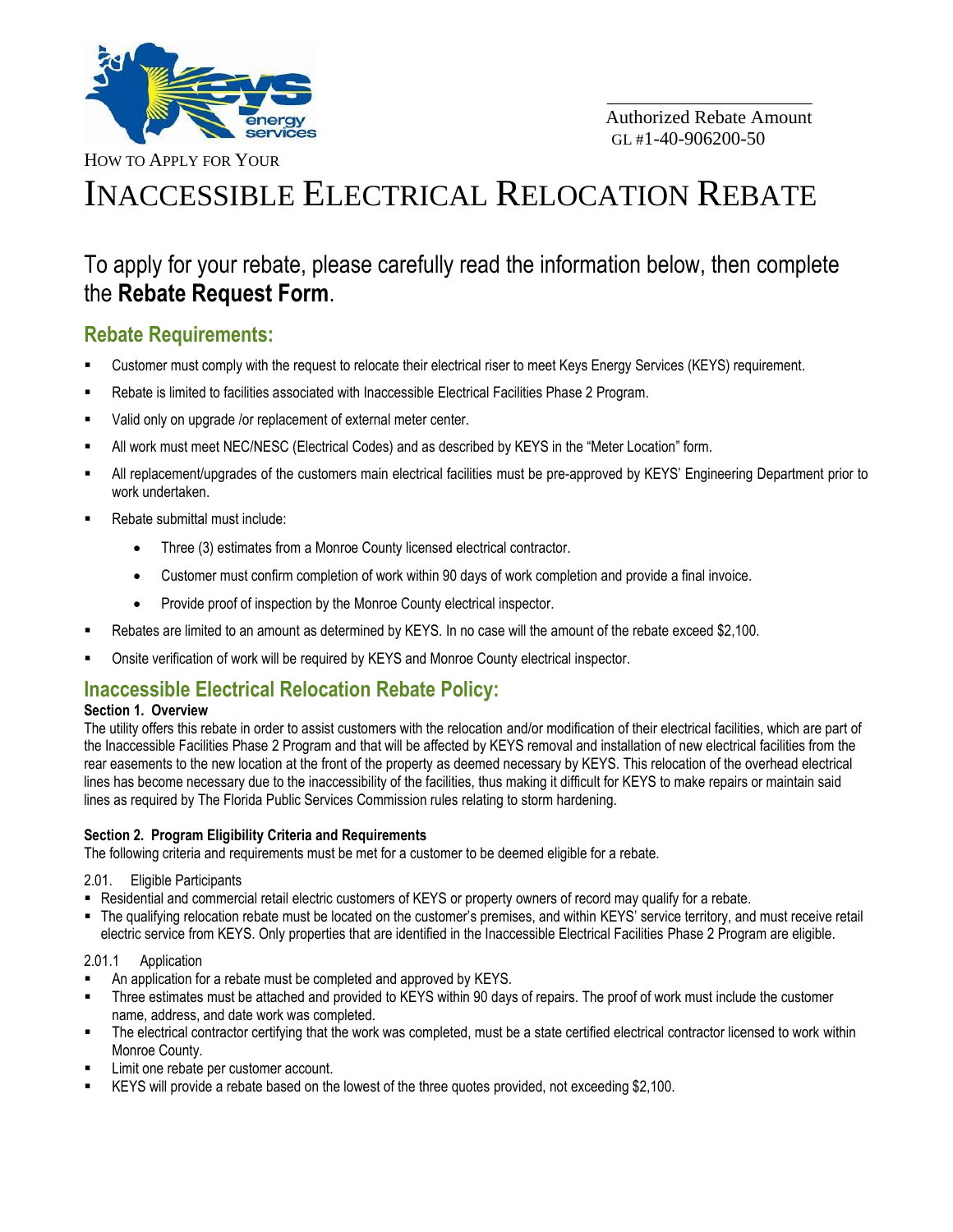

 Authorized Rebate Amount  $GL#1-40-906200-50$ 

\_\_\_\_\_\_\_\_\_\_\_\_\_\_\_\_\_\_\_\_\_\_\_\_

## INACCESSIBLE ELECTRICAL REBATE REQUEST FORM

## **Inaccessible Electrical Relocation Rebate Policy** *- continued*

2.02. Additional Terms; Rebate Credit

- KEYS reserves the right to
	- Withhold payment of any rebate until any identified problems with the applications are resolved.
	- Terminate this rebate in whole or in part due to the recipient's failure to fulfill the terms and conditions in this document, or due to non-appropriation of necessary funds.
	- Alter the rebate program at any time and without notice to customer.
- All rebates are subject to funding availability. KEYS may cancel a rebate at any time prior to payment, without notice, due to lack of available funds.
- Rebates may take up to two weeks to process.
- Rebates will be paid in the form of a check. In the event that a qualifying customer is in default of any payment obligations to KEYS, KEYS may, in its sole discretion, apply the rebate as a credit against such default amounts.
- 2.03. Limit of Liability; Indemnification
- In no way shall KEYS be liable for, and customer hereby agrees to indemnify, defend and hold harmless KEYS, its subsidiaries or affiliates, and their respective employees, officers and directors, from and against any and all liability, loss, damage, cost or expense, including attorney's fees, that may be caused by, due to, occasioned by, or otherwise arising out of the installation, operation, missoperation, or use of Customer's electrical facilities.
- Customer acknowledges and agrees that in no event shall any statement, representation, or lack thereof, either express or implied, by KEYS, relieve the customer of exclusive responsibility for the customer's system. Specifically, KEYS' approval of the rebate application, payment of the rebate, or any KEYS inspection of the work completed by the customer's electrical contractor shall not be construed as confirming or endorsing the system design or its operating or maintenance procedures nor as a warranty or guarantee as to the safety, reliability, or durability of the qualifying electrical relocation completed by the customer's electrical contractor.

Questions or comments about this form may be directed to:

#### **KEYS' Customer Accounts Representative @ (305) 295-1078 or (305) 295-1080**

Questions or comments about the project and field schedule may be directed to:

**KEYS' Engineering Department @ (305) 295-1043**